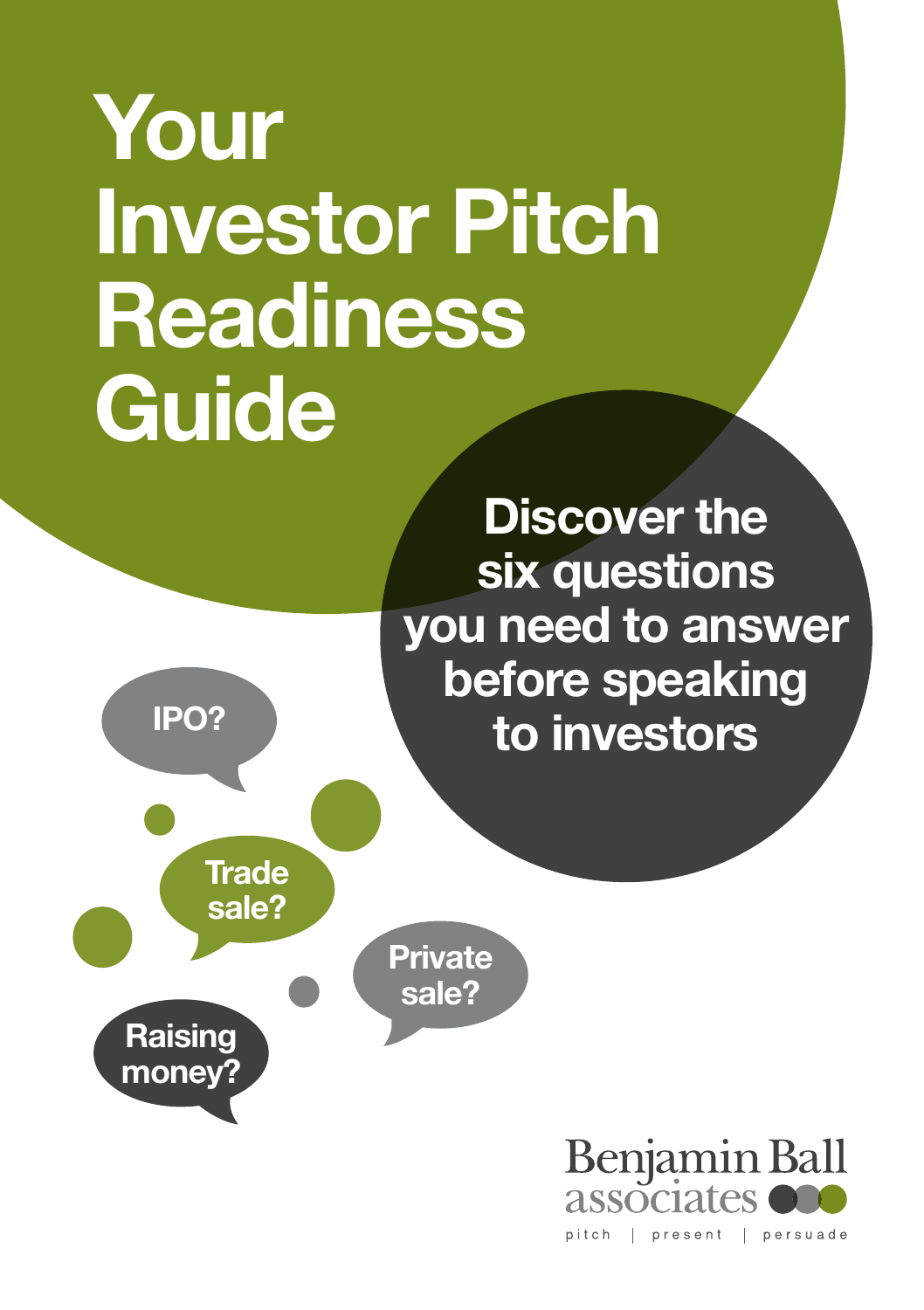# What a Parisian chef can teach you about raising capital

### Why can some restaurants charge substantially more for the same meal?

The quality of ingredients plays a part, but it's much more than that. Even the finest entrée is less appealing if you slap it on a tray and serve it cold. Every detail of the diner's experience is part of a larger story. That's what allows the best restaurants to charge top dollar.

After five years working in a Michelin three-starred kitchen in Paris – and now the proud owner of his own fine-dining restaurant – French chef Alexandre Lozachmeur knows how little touches make his story more compelling.

That's why, before each dish heads out to his patrons, Alexandre adds one final touch.

It's an ingredient that brings out the depth and intensity of all the others. It's the 'caviar of seasonings', a delicate addition that's labour-intensive to harvest and expensive to buy.

And it's worth every penny for the impact it has on each meal. It's a rare and natural finishing salt, collected by hand from the sea. Alexandre regards it so highly that he named his restaurant after it: Fleur de Sel.

This is a good lesson when you're raising capital or selling your company. You may have all the main ingredients, but how you tell your story – and the experience you deliver – will ultimately make the difference between no offer, an offer and a much more attractive offer.

Fortunately, there's a Fleur de Sel of investor relations — a service that brings everything together, ensuring that each component within your pitch is presented for maximum impact. It's the expertise and coaching from an experienced team who know how to speak to investors and what to say.

Answer the six questions in this guide to determine if your presentation will whet the appetite of potential investors and buyers of your company. Then contact Benjamin Ball Associates to learn how we can help.

### Benjamin Ball Associates. The vital ingredient for successful investor meetings.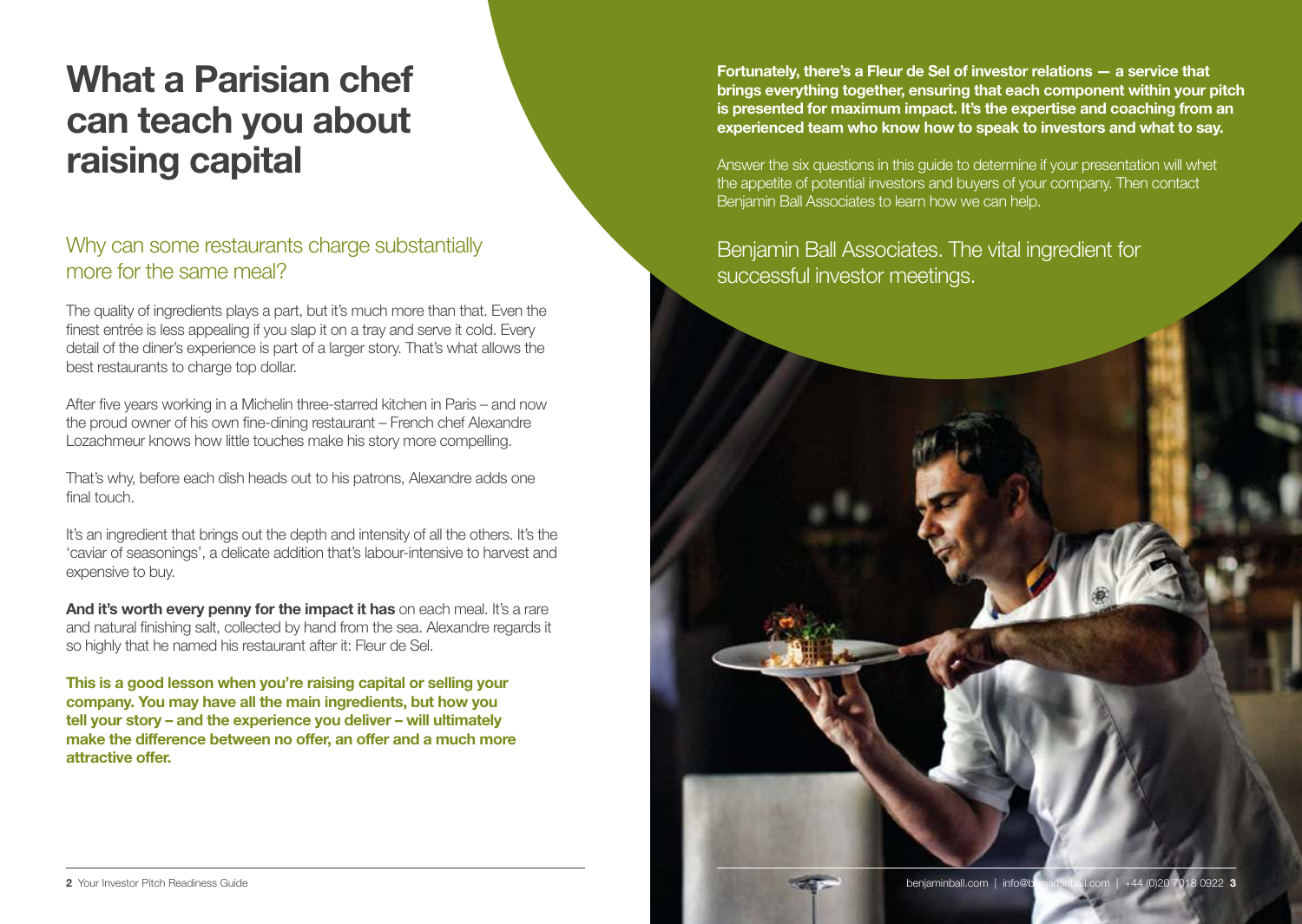# Fleur de Sel for your investor relationships

### Who are Benjamin Ball Associates?

The team of pitch and presentation experts at Benjamin Ball Associates has helped companies get the best offer from investors and trade buyers for over ten years. Our bespoke approach uses a unique blend of 1:1 advice and coaching. Because your company is unique, we get to know and understand your specific challenges and give you practical tools to solve them. This results in:

- **Immediate results.** By focusing your time and attention only on the things that matter most, you'll get investor-ready in record time
- Better offers from investors and trade buyers. Just as presentation can make a meal more impressive, the quality of your pitch can make your company more valuable to investors
- Less stress. We'll walk you through the process and prepare you for each step, so you can rest assured you're putting your best foot forward

"BBA moved our presentation into a different league and undoubtedly improved the outcome and offer we received."

> Liz Warner CEO, betty

These are just some of the UK and international companies that turn to Benjamin Ball Associates for expert support:



Award-winning results

**Benjamin Ball Associates won 'Best for Investor Presentation** Coaching – UK' in the Alternative Investment Awards, and 'Best for Financial Presentation Training - UK' in the Wealth & Money Management Awards.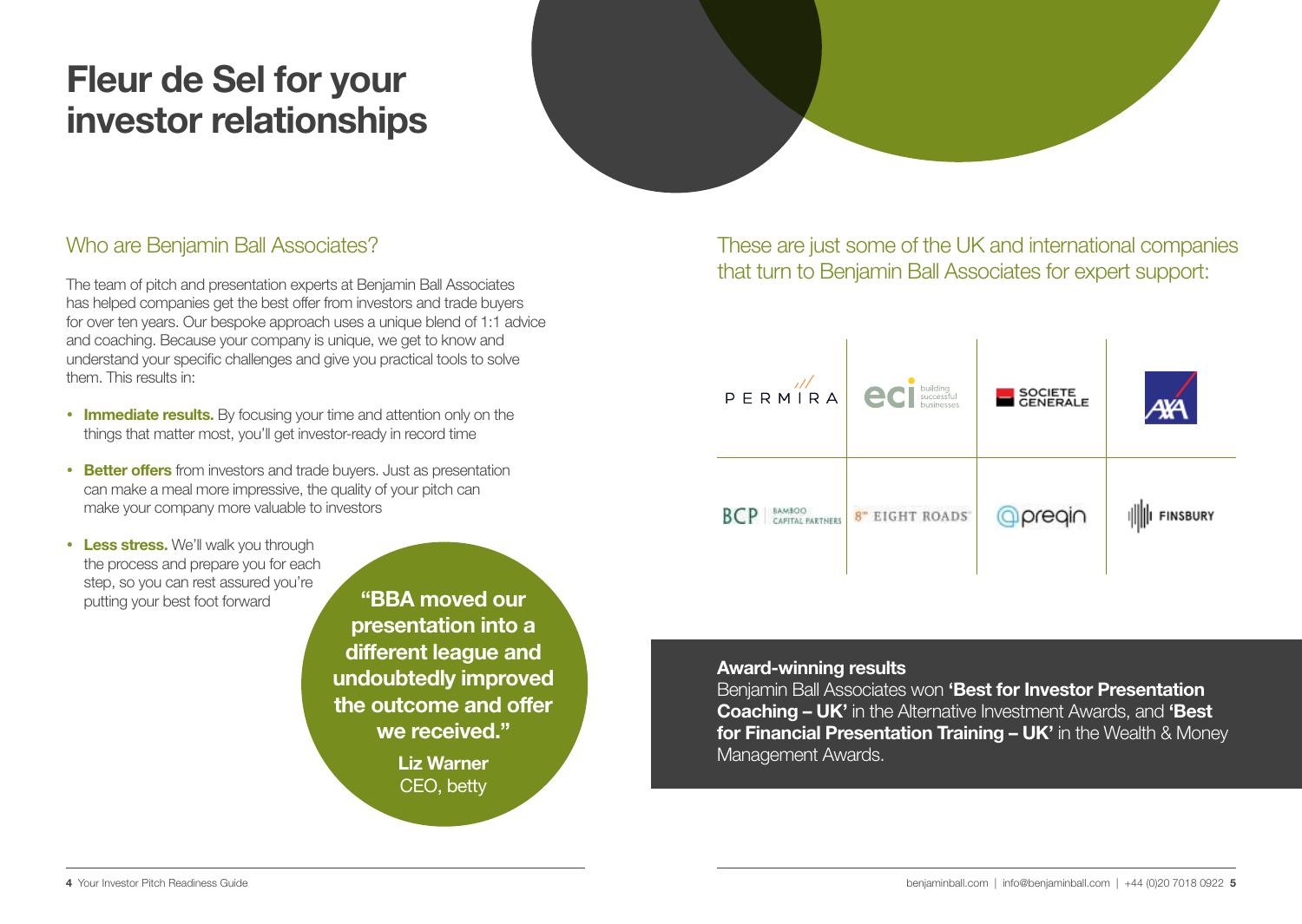### Don't pitch until you answer "yes" to these six questions

These six questions will help determine whether you'll get an optimum result when you pitch your company.

You may already be covering some of these well, but the most successful CEOs – together with their corporate advisors, venture capitalists and private equity firms – master all of them.

Each aspect is just one ingredient of the complete dish. You need all six to impress investors, progress your deal and maximise shareholder value.

### Check if you're ready to pitch your company to buyers or investors

1. Do you have a clear and compelling investment narrative? (page 9)

2. Is your pitch book clear, succinct and easy to read? (page 11)

3. Are buyers and investors centre-stage in your presentations? (page 13)

4. Does your management team come across as world-class? (page 15)

5. Are you able to handle challenging questions? (page 17)

> 6. Do great investors want you as much as you want them? (page 19)

See the pages indicated to learn more about each topic. And if your answer to any is "no" or "I don't know," contact us for a FREE strategy consultation.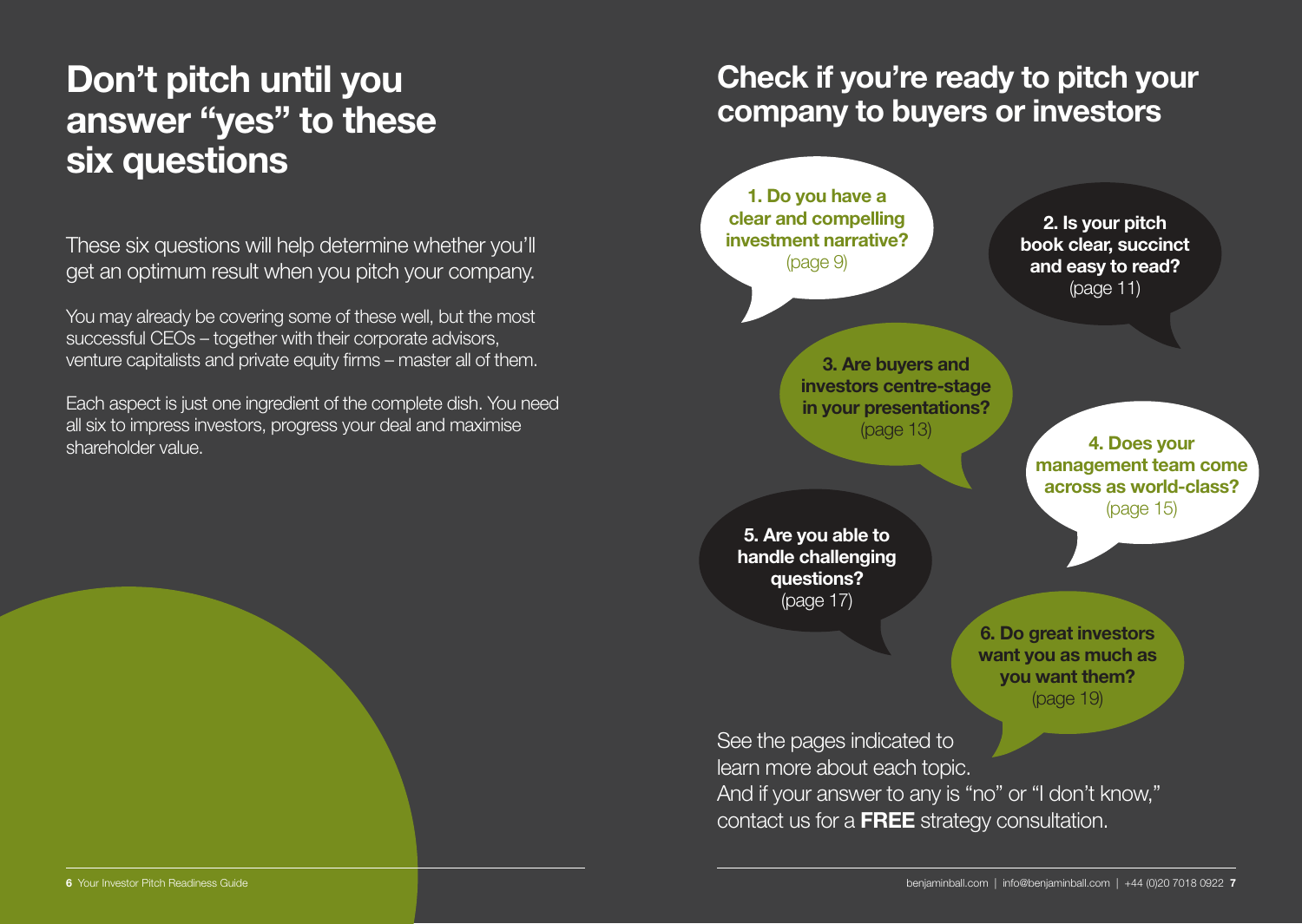### Do you have a clear and compelling investment narrative?

Before parting with their money, investors want to know why your company is a smart investment, including:

1



That's why a good investment narrative is one of the most effective ways to add value to your business. It helps investors understand you and get excited about you. Everything you present to investors should have its roots in your central narrative.

But creating a stand-out investment narrative is often the hardest part of preparing for a transaction. How do you distill everything that's great about your business so it's simple, compelling and memorable?

#### Get help clarifying the unique value of your company

With hundreds of pitches under our belt, the experts at Benjamin Ball Associates know what your audiences value most. Combining this information with our objective insights as a third party, we are able to help craft compelling investment narratives most companies simply couldn't do on their own.

Contact us today to develop a compelling investment narrative.

"From the initial messaging session through to full implementation across our marketing and comms materials, Benjamin Ball Associates have helped us to define and explain our unique value proposition. As a result we have been able to attract new and different investors."

> Florian Kemmerich, Managing Partner at Bamboo Capital Partners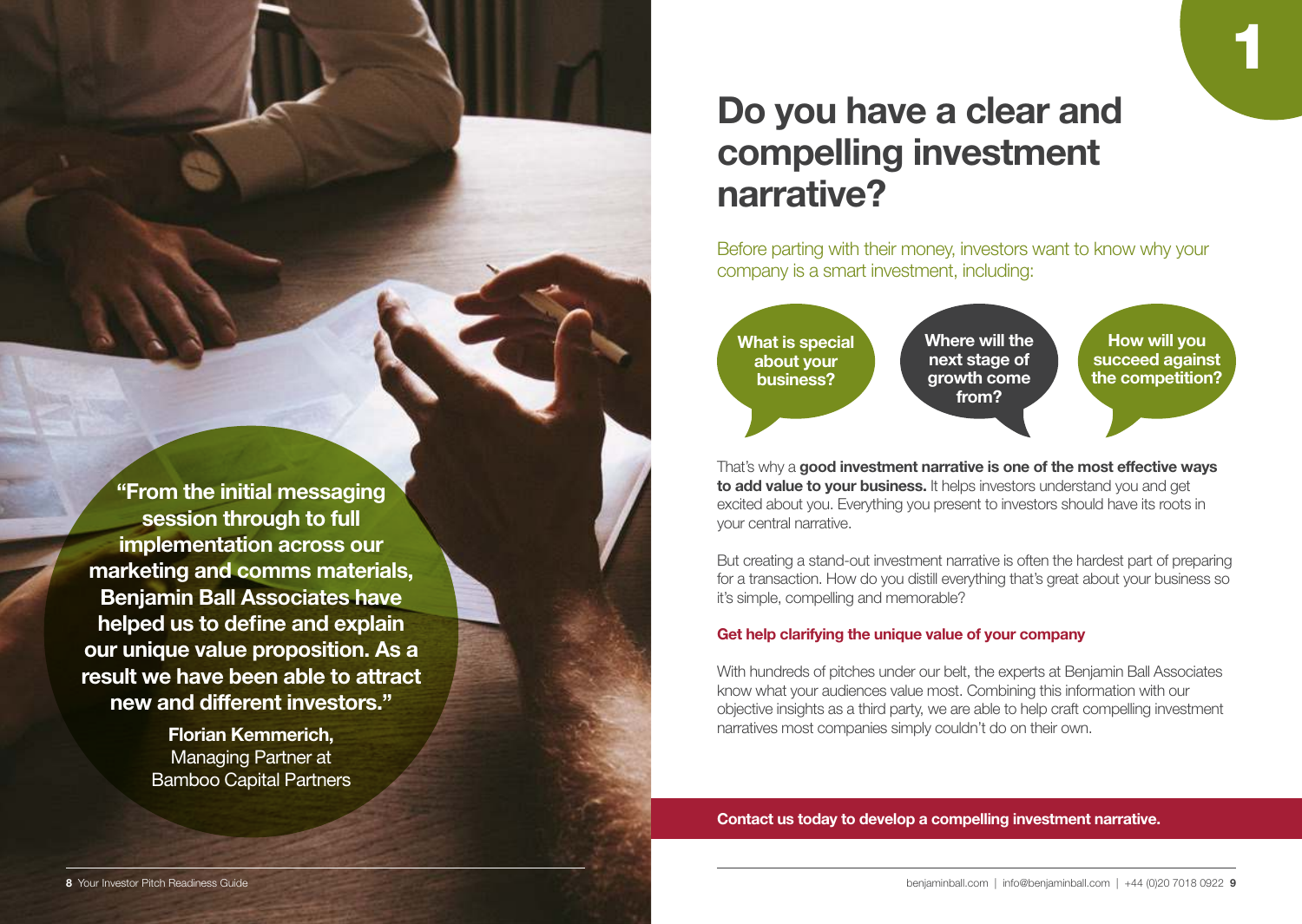"Keep your pitch books light. Leave the detail to be discussed in the second or third meeting."

ெ

Lucian Wu Previously Managing Director, Head of Asia at Paul Capital Partners

# Is your pitch book clear, brief and easy to read?

#### Investors tell us that many pitch books look the same. They are too long, lack focus and all of them predict a glowing future.

2

It's tempting to create a long, detailed document. However, most potential investors prefer a succinct compelling one.

In fact, a poor pitch book can lose the investor or buyer before you've even had a chance to meet face-to-face, while a great pitch book is an opportunity to stand out.

#### Get help crafting the perfect pitch book

It's not easy deciding what to include, what to leave out and how to entice investors into wanting more. That's why the support of an experienced pitch advisor is so valuable.

Benjamin Ball Associates has worked on hundreds of private company sales, results presentations and IPOs. We help make your pitch deck as easy to read as a good newspaper. We use proven techniques refined over 10+ years. You'll come away with a deck that's punchy, clear and compelling. It will grab and hold investors' interest from the start to the end. And it will be tailored for your type of transaction.

Contact us today to create a pitch book that gets investors excited.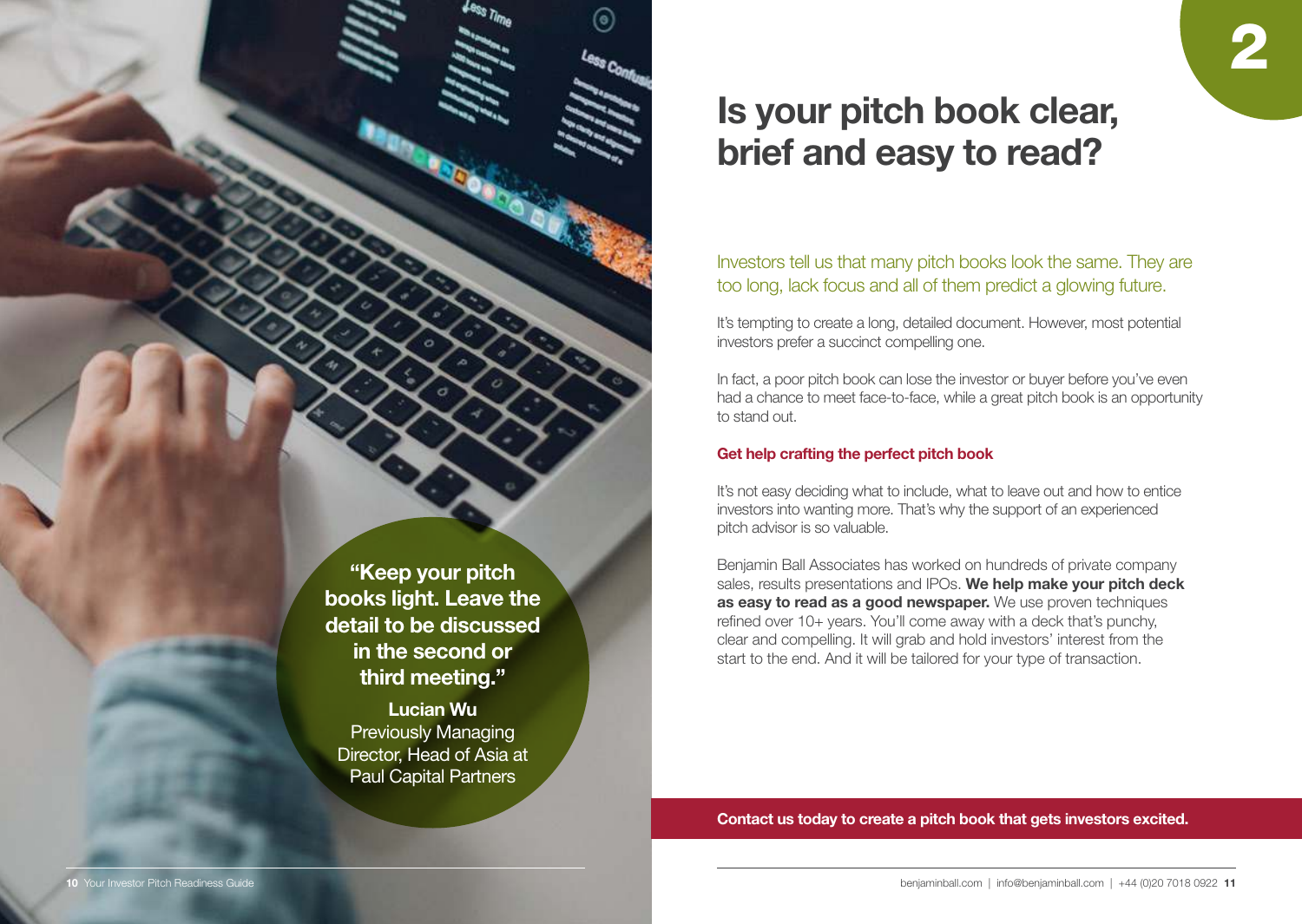"[They] ask me what I want to cover in a pitch meeting… I'll say I'm interested in your market and competition, and they'll open with their team and track record. That's hugely frustrating."

Alicia Gregory Head of European Private Equity, MLC Fund

12 Your I

# Are buyers and investors centre-stage in your presentations?

Everything you communicate during your presentation should be tailored to that prospective buyer. Not only does it position your company as right for them, but it keeps them engaged. Nobody wants to be 'taken through' a generic presentation.

#### Uncover prospective investor priorities

To help make sure you address exactly what your audience wants, let the experts at Benjamin Ball show you ways of getting answers to questions such as:



We'll also coach you to be comfortable with your materials so that you can vary your pitch based on the buyers' or investors' feedback in real time. For example, at the start of your presentation, you could ask what part of your pitch is of most interest to them. You can then spend more time on what they want to hear.

Contact us today to tailor your pitch for maximum impact.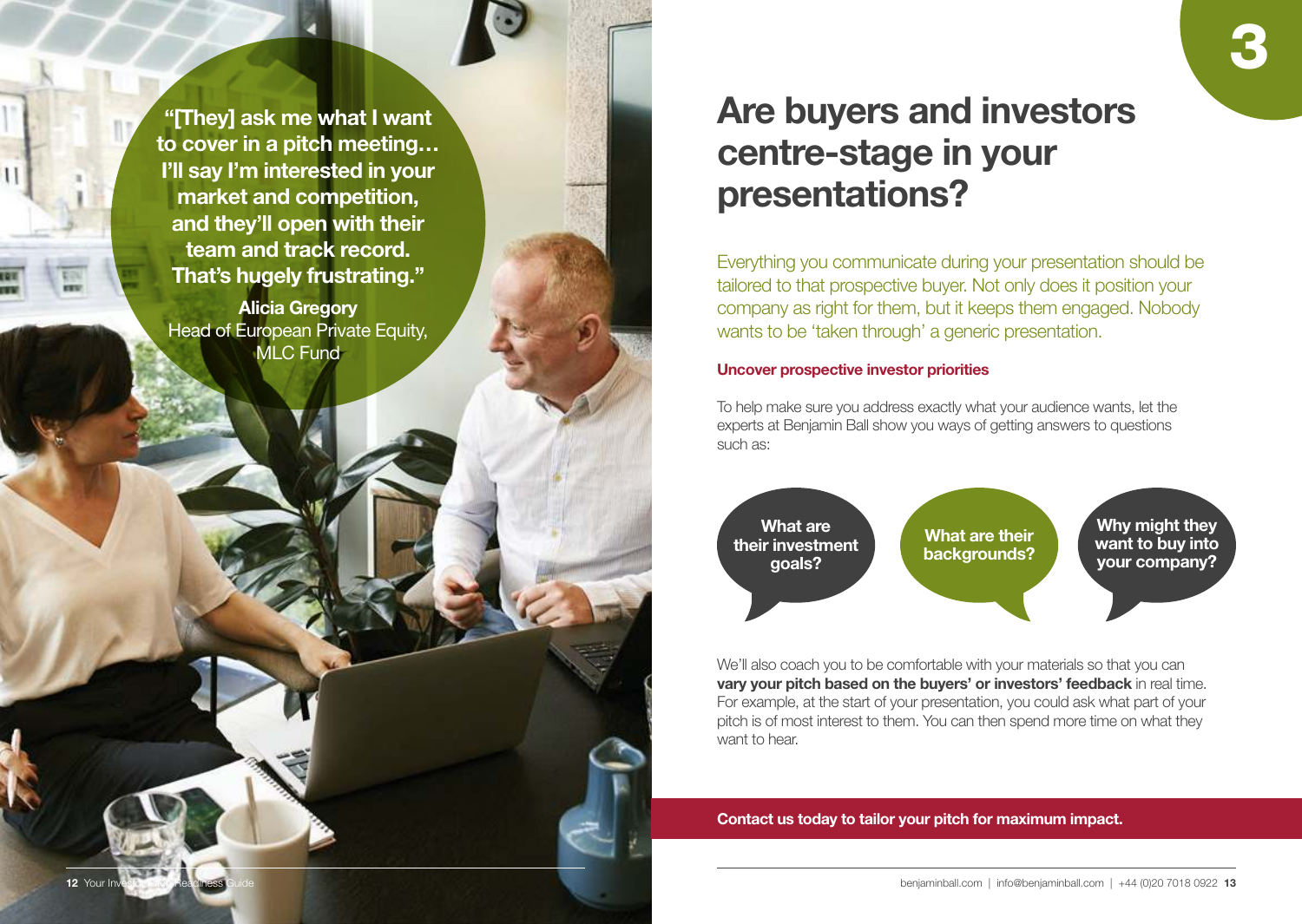"We had a good story to tell, but you helped us deliver it more coherently and more positively."

> Steve Whitfield CEO Eurocamp

### Does your management team come across as world-class?

4

Buyers and investors are looking for a marriage of minds. And your pitch meeting is the 'first date'. During that meeting, they will be deciding whether you are right for them.

Buyers & investors, analysts & sales teams will observe you closely. Does your team seem engaged with the process? How do you all interact? Is the idea of committing money to you appealing?

For example, does your facial expression demonstrate interest, or do you look bored? Are you personable or do you come across as cold? The answer will probably surprise you.

#### The non-verbal messages your team conveys are so important

that we film our clients role-playing meetings. When they see this footage, management teams are almost always shocked by how they come across.

#### Make sure your management team projects both competence and warmth

Fortunately, simple changes can make a big difference. Benjamin Ball Associates can coach your team so that you project the right image.

Contact us today and we'll help you demonstrate a world-class management team.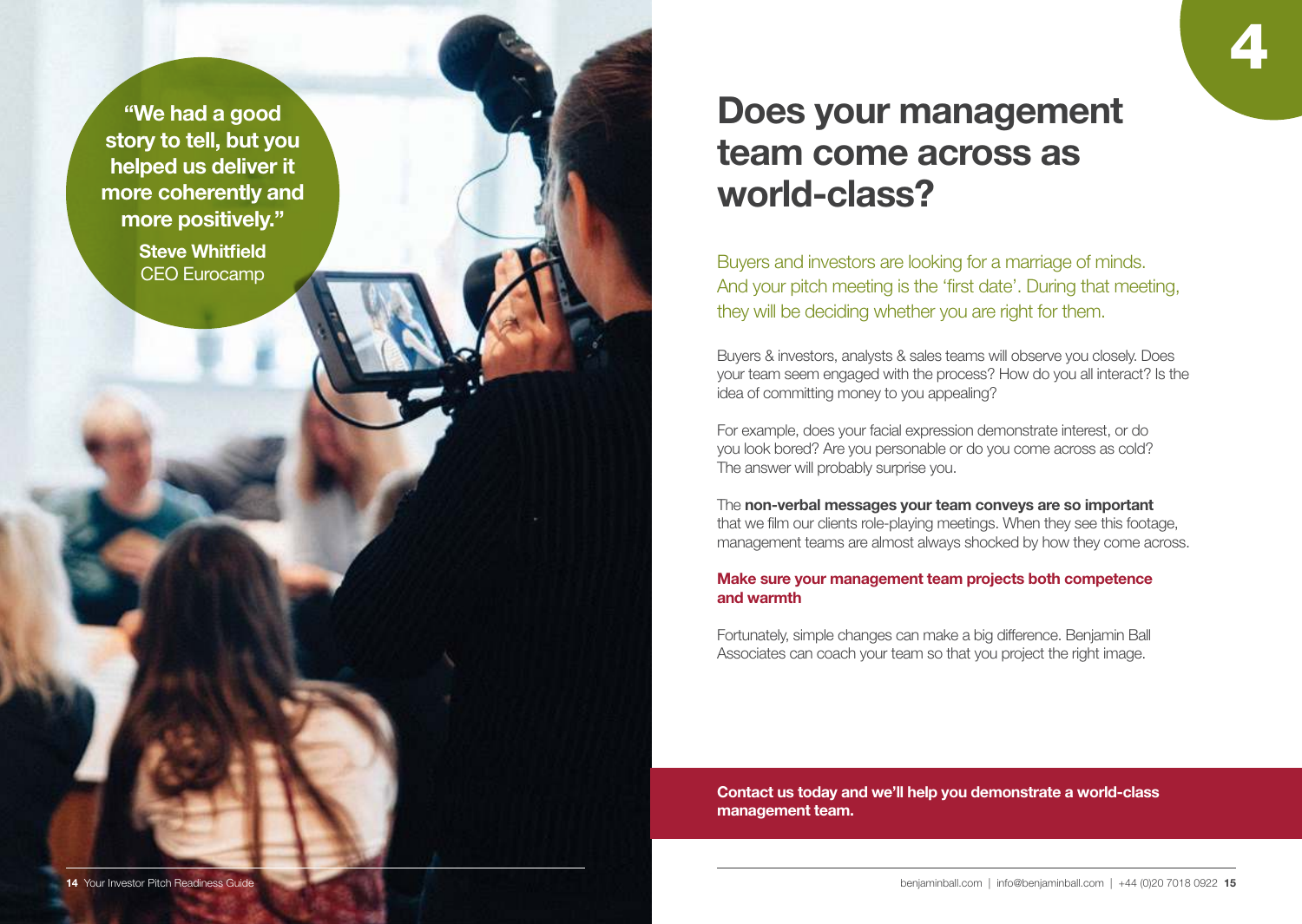"We are looking for people we can team up with... The moment we find people who are aggressive and defensive about their history – if we can't ask questions – then due diligence stops."

Marc der Kinderen Managing Partner, 747 Capital

# Are you good at answering tough and aggressive questions?

The stakes are high for prospective buyers and investors. They need to make huge financial decisions with incomplete information.

So they rely on other signals such as how your management team handles questions. If something doesn't feel right – a defensive or aggressive response, for example – then investors and buyers get wary.

#### " BBA makes sure your financial presentation convinces even the most reluctant investor."

Philippe Moschetta Al-Muhaidib

#### Prepare your management team to handle tough questions with poise

With extensive experience in investor and buyer meetings, Benjamin Ball Associates has seen the questions investors and buyers ask – so we can show you how to answer them effectively. We will help you anticipate the toughest questions in advance, advise on strong answers and coach your team to deliver them confidently.

You can turn difficult questions from a challenge into an opportunity.

Contact us today to prepare your senior staff for challenging Q&A.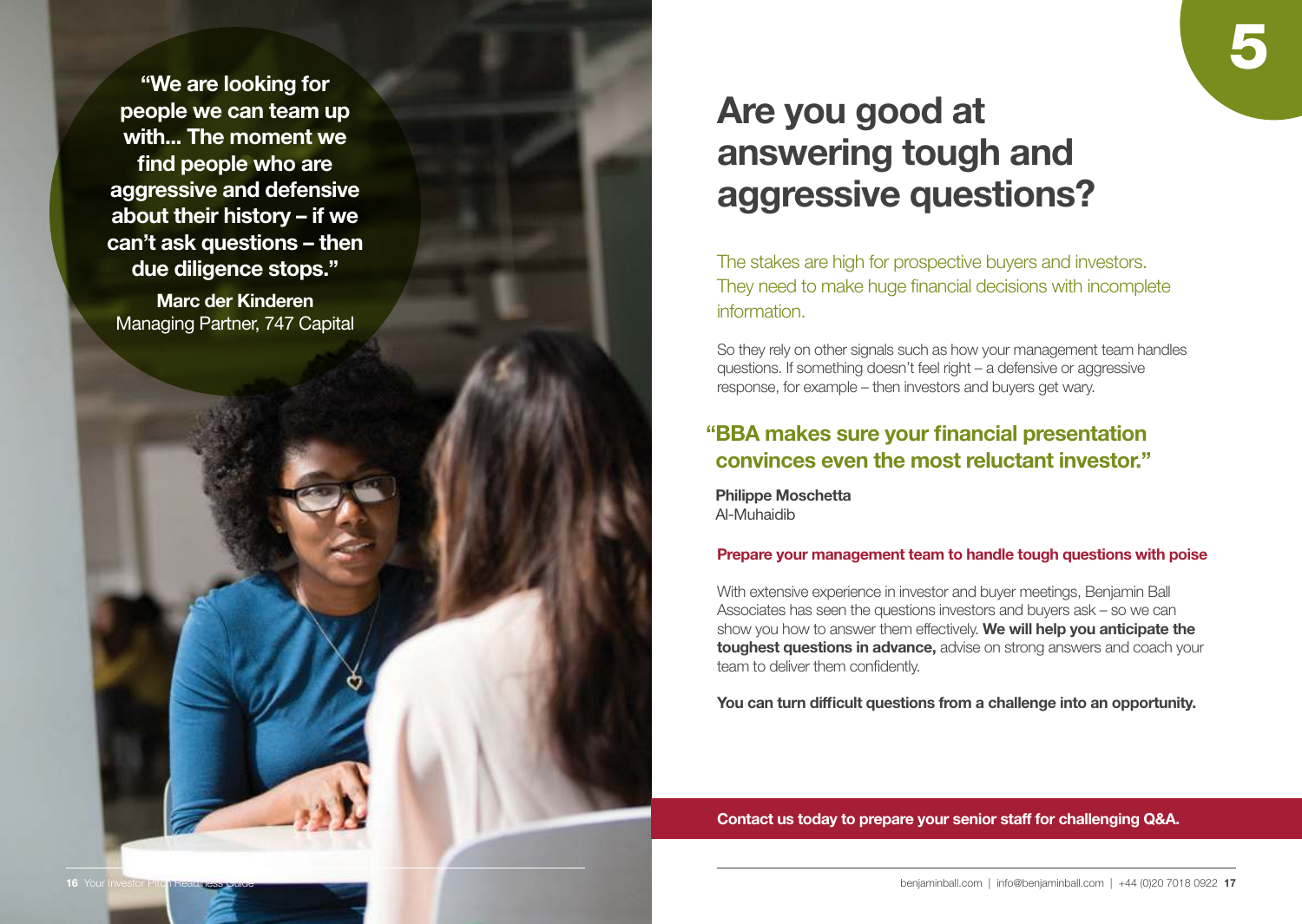"The best pitch is one that goes both ways. You really have to have discussion otherwise the meeting is not going to go very well."

Andrew Kapp Executive Director, JP Morgan Asset Management

# When you meet great investors, do they want you as much as you want them?

When you meet investors they are judging what you are like to work with. If they enjoy spending time with you, they are much more likely to invite you back for a second meeting. And if they see you are passionate about what you do, they are more likely to want to invest in you.

In fact, according to Amy Cuddy of Harvard Business School, the warmth you demonstrate is as important as your competence when investors are deciding whether or not to invest.

### " The new presentation properly represents the institutional quality of our fund. It has been a step change for us."

Erwin de Kleijn Head of IR, Saemor Capital

#### Appeal more to investors

Charisma can be improved. And it's one of the most impactful aspects of the training Benjamin Ball Associates provides. By helping you re-think and practise your pitch meetings (and that means practise like a tennis player, not rehearse like an actor) you can transform the impression you make with potential buyers.

Contact us today to look and sound more engaging in every meeting.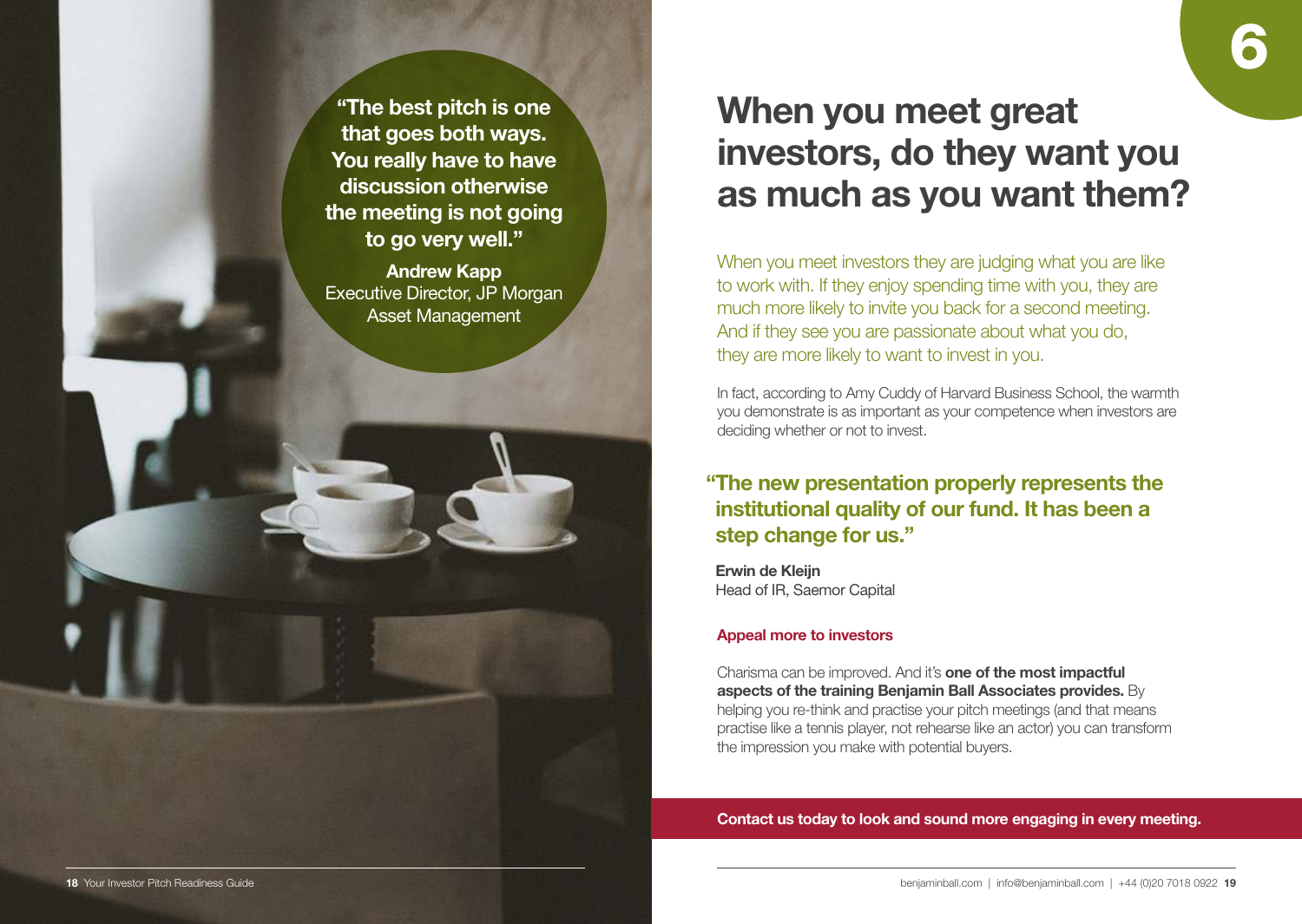# Hungry for more?

### Make your investment pitch irresistible

French chef Alexandre Lozachmeur built his success around expert use of his special ingredient – Fleur de Sel. We've built ours around making a difference to companies like yours, when getting ready to pitch to investors or potential buyers.

In fact, many of our clients have reaped huge returns from these services, saving hundreds of thousands of pounds in wasted time and effort, not to mention commanding better deals.

### " Good insight and a great toolbox to improve my presentations and delivery of messages to boards, analysts and shareholders."

Neil Pope CFO, DU

We'll gladly put you in touch with a previous client so you can ask them about their experience. Or better yet, try us risk-free (see the back cover) to see for yourselves the value that expert support brings to your company.

"[BBA]… did a great job on our presentation… transformed an ordinary set of slides into a great presentation with a clear message. Would definitely use again and recommend highly."

> Nick Rogers CEO, IPSO Ventures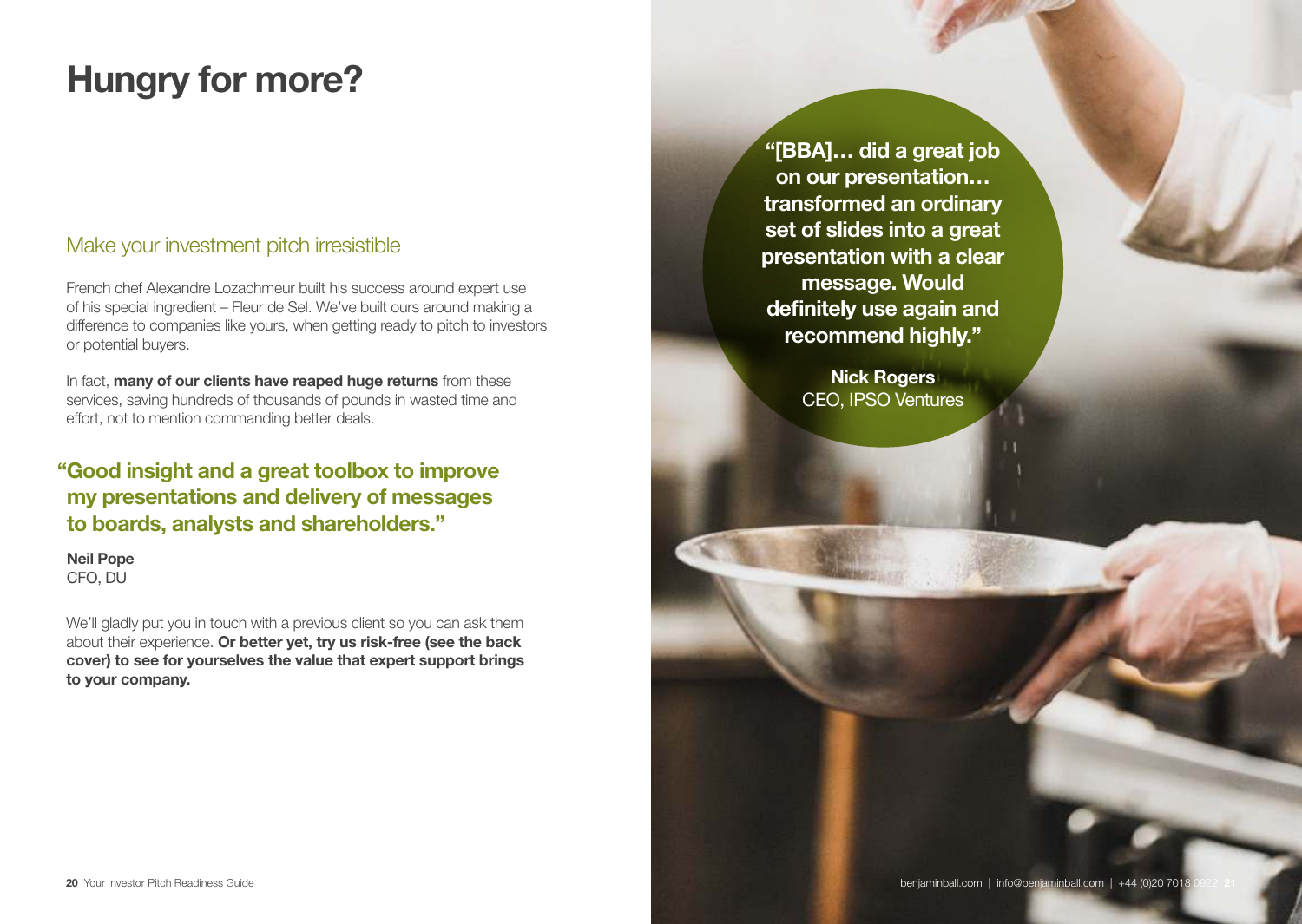

### How Benjamin Ball Associates helped an award-winning TV company secure an investment from Sky

#### The Challenge

Blast! Films is one of the UK's longest-established TV production companies. The company's CEO, Ed Coulthard, approached Benjamin Ball Associates because he wasn't happy about his pitch book or how the team communicated their story. The sizzle that would get investors excited just wasn't there.

#### The BBA Solution

Working with Ed and his executive team, we helped them develop a shorter, punchier investor presentation that captured the essence of the company. It was half the length of the original deck. Then we rehearsed the team for the range of meetings they were about to face. They completely changed how they approached each investor meeting – turning "death by PowerPoint" into a powerful compelling pitch.

#### The Result

"BBA really put us through our paces to prepare us for **investor meetings."** said Gerry Bastable, Director of Blast! Films. "They transformed our pitch into a compelling investment narrative, delivered confidently. BBA undoubtedly helped us secure Sky TV as an investor."

"As programme makers we are passionate about quality," Ed Coulthard added. "BBA helped us communicate the quality of our business."

Sky took a majority stake in Blast! Films and Sky Vision distributes Blast's shows in the UK and internationally.

Let the experts at Benjamin Ball Associates prepare you for your investment pitch. Contact us today.

"Our investment in the coaching has paid for itself many times over."

Case Study

Gerry Bastable Director of Blast! Films